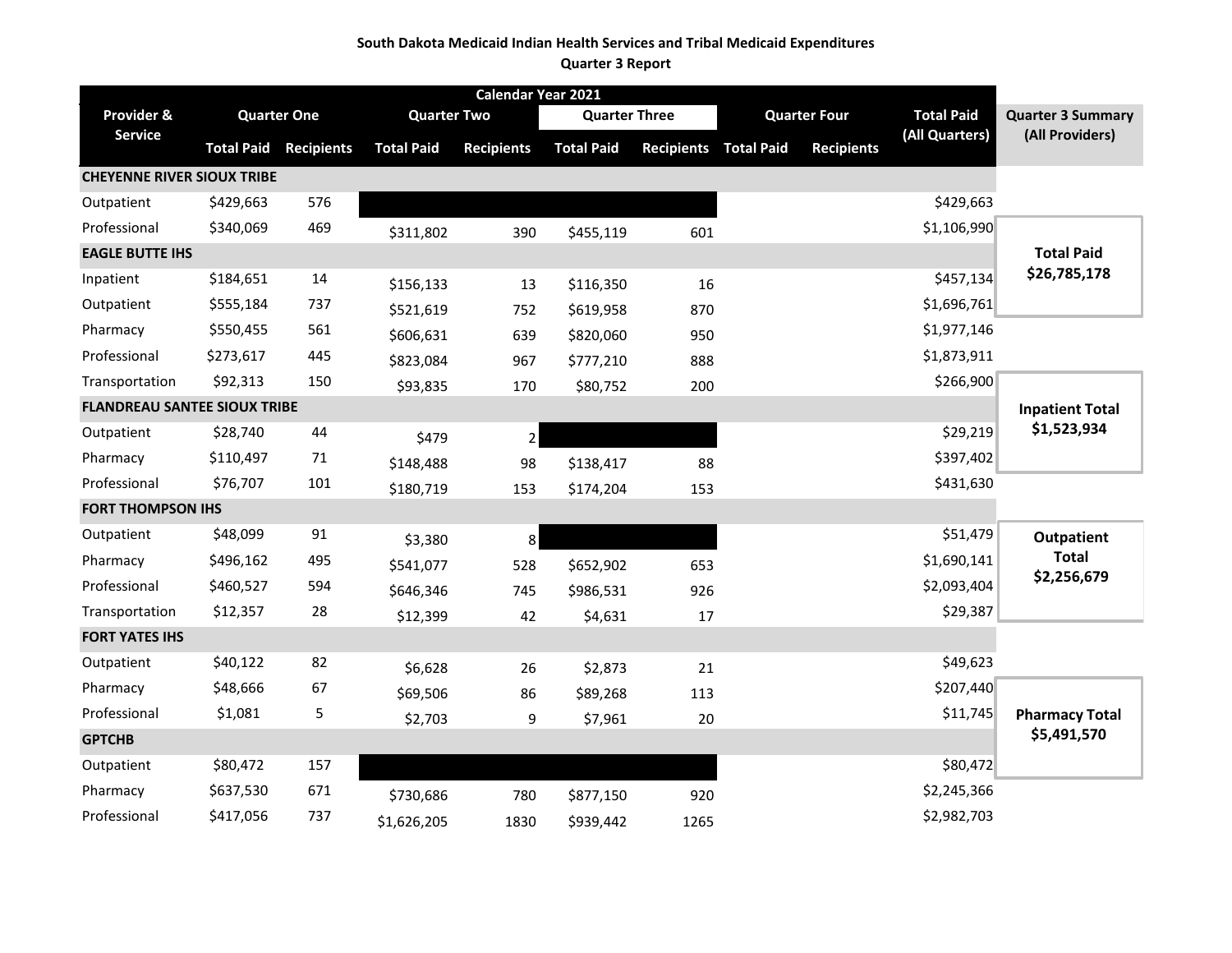#### **South Dakota Medicaid Indian Health Services and Tribal Medicaid Expenditures**

#### **Quarter 3 Report**

| Calendar Year 2021             |             |                              |                    |                   |                      |                              |  |                     |                   |                           |
|--------------------------------|-------------|------------------------------|--------------------|-------------------|----------------------|------------------------------|--|---------------------|-------------------|---------------------------|
| Provider &                     |             | <b>Quarter One</b>           | <b>Quarter Two</b> |                   | <b>Quarter Three</b> |                              |  | <b>Quarter Four</b> | <b>Total Paid</b> |                           |
| Service                        |             | <b>Total Paid Recipients</b> | <b>Total Paid</b>  | <b>Recipients</b> | <b>Total Paid</b>    | <b>Recipients Total Paid</b> |  | <b>Recipients</b>   | (All Quarters)    |                           |
| <b>KYLE HEALTH CENTER</b>      |             |                              |                    |                   |                      |                              |  |                     |                   | <b>Professional Total</b> |
| Pharmacy                       | \$439,036   | 439                          | \$523,793          | 552               | \$514,961            | 594                          |  |                     | \$1,477,790       | \$8,175,689               |
| <b>LOWER BRULE SIOUX TRIBE</b> |             |                              |                    |                   |                      |                              |  |                     |                   |                           |
| Professional                   |             |                              | \$21,620           | 16                | \$32,697             | 16                           |  |                     |                   |                           |
| Transportation                 | \$19,745    | 56                           | \$7,823            | 30                | \$10,048             | 23                           |  |                     | \$37,616          |                           |
| <b>MCLAUGHLIN IHS</b>          |             |                              |                    |                   |                      |                              |  |                     |                   |                           |
| Outpatient                     | \$6,628     | 25                           | \$4,659            | 14                | \$354                | 12                           |  |                     | \$11,641          |                           |
| Pharmacy                       | \$260,896   | 257                          | \$284,645          | 272               | \$333,672            | 331                          |  |                     | \$879,213         | <b>Assisted Living</b>    |
| Professional                   | \$123,131   | 206                          | \$126,656          | 221               | \$283,831            | 350                          |  |                     | \$533,618         | <b>Total</b>              |
| <b>MEDICINE WHEEL VILLAGE</b>  |             |                              |                    |                   |                      |                              |  |                     |                   | \$6,809                   |
| <b>Assisted Living</b>         | \$30,473    | 4                            | \$15,483           | 4                 | \$6,809              | 3                            |  |                     | \$52,765          |                           |
| <b>Nursing Facility</b>        | \$1,222,147 | 26                           | \$1,140,954        | 23                | \$1,207,805          | 23                           |  |                     | \$3,570,906       |                           |
| <b>OGALAL SIOUX TRIBE</b>      |             |                              |                    |                   |                      |                              |  |                     |                   |                           |
| Professional                   | \$214,396   | 197                          | \$82,241           | 120               | \$466,062            | 286                          |  |                     | \$762,699         |                           |
| Transportation                 | \$167,789   | 465                          | \$167,601          | 429               | \$83,436             | 264                          |  |                     | \$418,826         | <b>LTC Total</b>          |
| <b>LOWER BRULE IHS</b>         |             |                              |                    |                   |                      |                              |  |                     |                   | \$2,090,522               |
| Outpatient                     | \$92,447    | 140                          | \$78,556           | 120               |                      |                              |  |                     | \$171,003         |                           |
| Pharmacy                       | \$204,126   | 207                          | \$281,737          | 303               | \$321,261            | 339                          |  |                     | \$807,124         |                           |
| Professional                   | \$9593      | 50                           | \$34,583           | 87                | \$10,444             | 51                           |  |                     | \$54,620          |                           |
| <b>PINE RIDGE IHS</b>          |             |                              |                    |                   |                      |                              |  |                     |                   |                           |
| Inpatient                      | \$2,661,689 | 246                          | \$1,668,207        | 127               | \$974,011            | 108                          |  |                     | \$5,303,907       | <b>Transportation</b>     |
| Outpatient                     | \$2,230,434 | 2679                         | \$1,001,373        | 1739              | \$958,384            | 1584                         |  |                     | \$4,190,191       | <b>Total</b>              |
| Pharmacy                       | \$1,629,368 | 1529                         | \$2,006,195        | 2011              | \$2,237,858          | 2231                         |  |                     | \$5,873,421       | \$454,081                 |
| Professional                   | \$290,174   | 1040                         | \$2,334,941        | 3083              | \$4,042,188          | 4497                         |  |                     | \$6,667,303       |                           |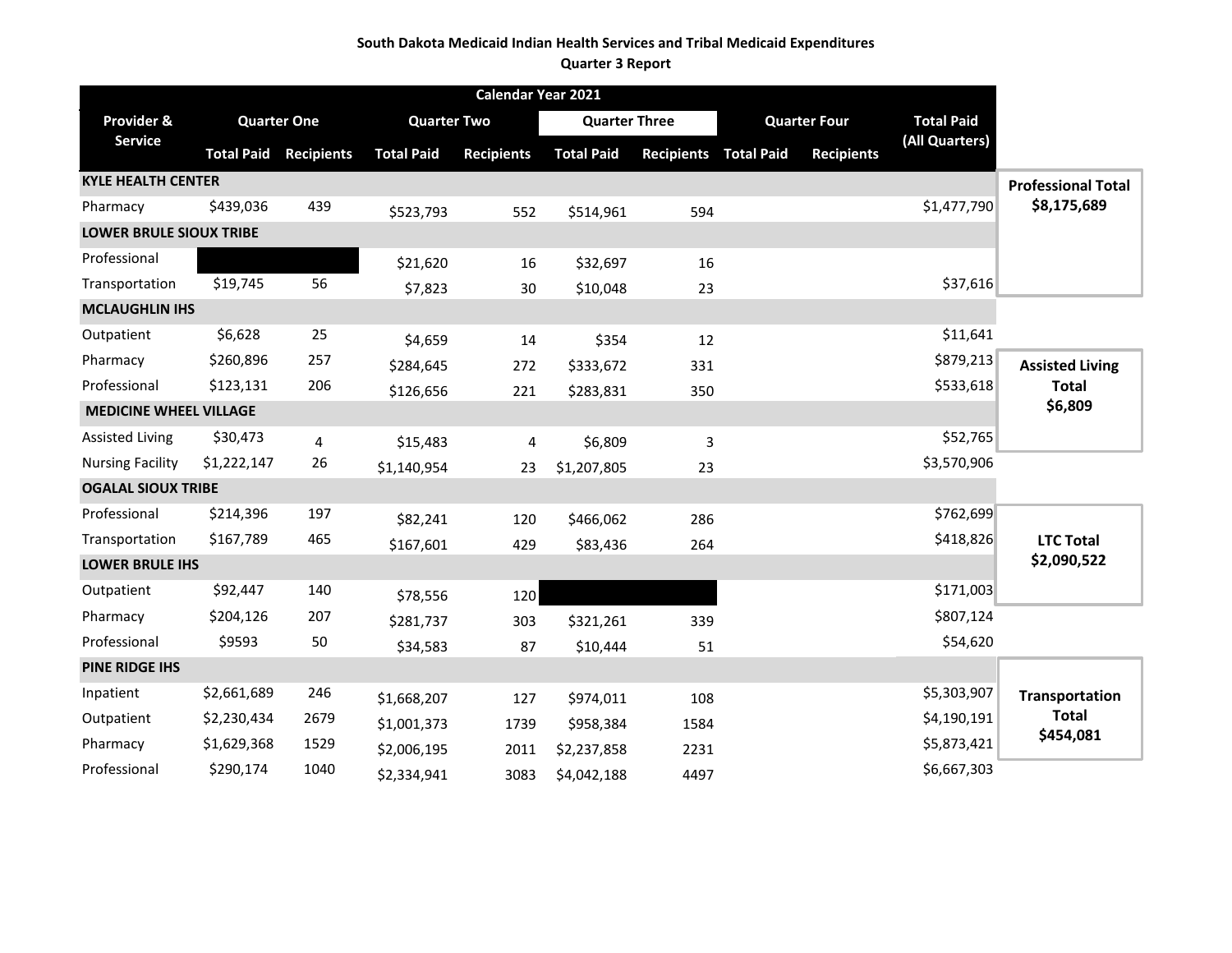#### **South Dakota Medicaid Indian Health Services and Tribal Medicaid Expenditures**

#### **Quarter 3 Report**

|                                  | Calendar Year 2021 |                    |                    |                   |                      |                   |                   |                     |                   |
|----------------------------------|--------------------|--------------------|--------------------|-------------------|----------------------|-------------------|-------------------|---------------------|-------------------|
| Provider &                       |                    | <b>Quarter One</b> | <b>Quarter Two</b> |                   | <b>Quarter Three</b> |                   |                   | <b>Quarter Four</b> | <b>Total Paid</b> |
| <b>Service</b>                   | <b>Total Paid</b>  | <b>Recipients</b>  | <b>Total Paid</b>  | <b>Recipients</b> | <b>Total Paid</b>    | <b>Recipients</b> | <b>Total Paid</b> | <b>Recipients</b>   | (All Quarters)    |
| <b>RAPID CITY IHS</b>            |                    |                    |                    |                   |                      |                   |                   |                     |                   |
| Outpatient                       | \$10,538           | 23                 | \$958              | $\overline{3}$    |                      |                   |                   |                     | \$11,496          |
| Pharmacy                         | \$260,058          | 232                |                    |                   |                      |                   |                   |                     | \$260,058         |
| Professional                     | \$62,197           | 213                | \$243,484          | 451               | \$236,307            | 436               |                   |                     | \$541,988         |
| ROSEBUD HEALTH CARE SYSTEM       |                    |                    |                    |                   |                      |                   |                   |                     |                   |
| <b>Nursing Facility</b>          | \$762,865          | 31                 | \$743,704          | 29                | \$882,717            | 31                |                   |                     | \$2,389,286       |
| <b>ROSEBUD IHS</b>               |                    |                    |                    |                   |                      |                   |                   |                     |                   |
| Inpatient                        | \$171,015          | 18                 | \$350,031          | 35                | \$433,573            | 29                |                   |                     | \$954,619         |
| Outpatient                       | \$1,029,900        | 1433               | \$391,736          | 708               | \$667,234            | 1080              |                   |                     | \$2,088,870       |
| Pharmacy                         | \$1,081,870        | 1018               | \$1,210,627        | 1223              | \$1,436,767          | 1460              |                   |                     | \$3,729,264       |
| Professional                     | \$306,786          | 770                | \$981,198          | 1334              | \$1,932,312          | 2126              |                   |                     | \$3,220,296       |
| <b>ROSEBUD SIOUX TRIBE</b>       |                    |                    |                    |                   |                      |                   |                   |                     |                   |
| Transportation                   | \$172,090          | 389                | \$214,792          | 454               | \$275,214            | 576               |                   |                     | \$662,096         |
| <b>WAGNER IHS</b>                |                    |                    |                    |                   |                      |                   |                   |                     |                   |
| Outpatient                       | \$483,790          | 582                | \$9,580            | 21                |                      |                   |                   |                     | \$493,370         |
| Pharmacy                         | \$360,279          | 312                | \$399,078          | 403               | \$444,257            | 494               |                   |                     | \$1,203,614       |
| Professional                     | \$77,086           | 158                | \$571,282          | 624               | \$619,417            | 691               |                   |                     | \$1,267,785       |
| Transportation                   |                    |                    | \$10,987           | 46                |                      |                   |                   |                     |                   |
| <b>WANBLEE IHS</b>               |                    |                    |                    |                   |                      |                   |                   |                     |                   |
| Outpatient                       | \$69,759           | 141                | \$50,532           | 107               | \$7,876              | 30                |                   |                     | \$128,167         |
| Pharmacy                         | \$221,151          | 211                | \$270,399          | 266               | \$271,557            | 322               |                   |                     | \$763,107         |
| Professional                     | \$150,632          | 237                | \$149,081          | 284               | \$265,629            | 419               |                   |                     | \$565,342         |
| <b>WOODROW WILSON KEEBLE IHS</b> |                    |                    |                    |                   |                      |                   |                   |                     |                   |
| Outpatient                       | \$318,643          | 398                | \$2,678            | 4                 |                      |                   |                   |                     | \$321,321         |
| Pharmacy                         | \$366,971          | 339                | \$436,179          | 414               | \$468,448            | 453               |                   |                     | \$1,271,598       |
| Professional                     | \$198,525          | 380                | \$610,100          | 757               | \$617,221            | 756               |                   |                     | \$1,425,846       |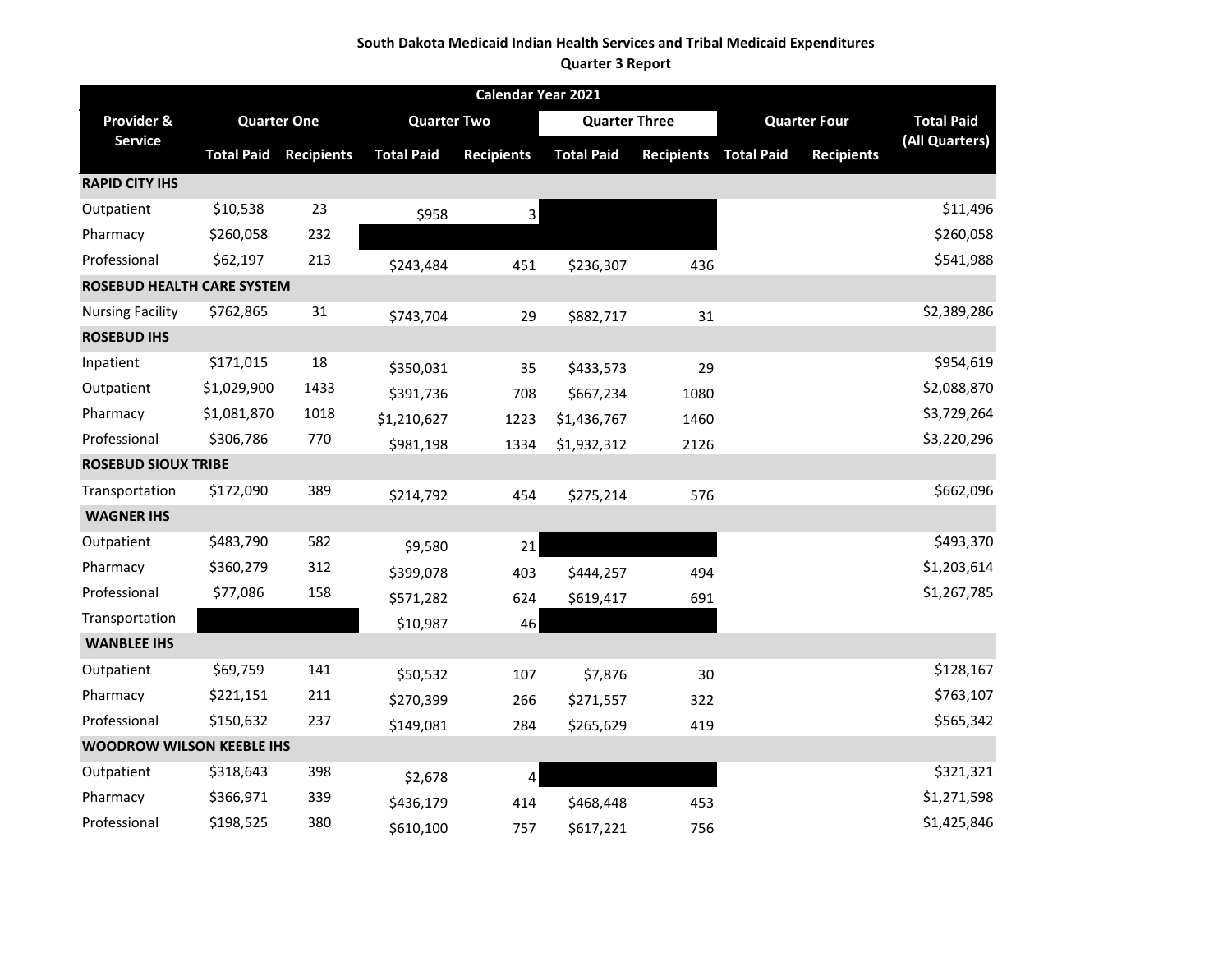## **Medicaid Non-Emergency Medical Transportation (NEMT) Expenditures 07/01/2021 - 09/30/2021 As Of 10/01/2021**

|                                         | <b>Cheyenne River Sioux Tribe</b> |                   |                              |
|-----------------------------------------|-----------------------------------|-------------------|------------------------------|
| <b>Name of Provider</b>                 | City                              | <b>Total Paid</b> | <sup>*</sup> # of Recipients |
| <b>CHEYENNE RIVER SUPPORT SERVICES</b>  | <b>EAGLE BUTTE</b>                | \$3,744.28        | 63                           |
| <b>TAKINI SCHOOL</b>                    | <b>HOWES</b>                      | \$0.00            | $\mathbf 0$                  |
| <b>Tribal Totals</b>                    |                                   | \$3,744.28        | 63                           |
|                                         | <b>Crow Creek Sioux Tribe</b>     |                   |                              |
| <b>Name of Provider</b>                 | City                              | ** Total Paid     | * # of Recipients            |
| <b>CROW CREEK TRIBAL HEALTH</b>         | FT THOMPSON                       | \$0.00            |                              |
| CROW CREEK SIOUX TRIBE - FINANCE OFFICE | FT THOMPSON                       | \$0.00            | $\mathbf 0$                  |
| CROW CREEK DISTRICT BUSINESS COMMITTEE  | PUKWANA                           | \$0.00            | 0                            |
| <b>Tribal Totals</b>                    |                                   | \$0.00            | $\Omega$                     |
|                                         | <b>Lower Brule Sioux Tribe</b>    |                   |                              |
| <b>Name of Provider</b>                 | City                              | <b>Total Paid</b> | *# of Recipients             |
| <b>OKIYA FUND</b>                       | <b>LOWER BRULE</b>                | \$0.00            | 0                            |
| <b>Tribal Totals</b>                    |                                   | \$0.00            | $\Omega$                     |
|                                         | <b>Oglala Sioux Tribe</b>         |                   |                              |
| <b>Name of Provider</b>                 | City                              | <b>Total Paid</b> | # of Recipients              |
| <b>PASS CREEK DISTRICT</b>              | <b>ALLEN</b>                      | \$0.00            |                              |
| OGLALA LAKOTA COUNTY SCHOOL DISTRICT    | <b>BATESLAND</b>                  | \$0.00            | $\mathbf 0$                  |
| LAST CHILD SUNDANCE ASSN.               | KYLE                              | \$0.00            | 0                            |
| MEDICINE ROOT DISTRICT                  | <b>KYLE</b>                       | \$514.76          | 18                           |
| <b>WOUNDED KNEE DISTRICT</b>            | <b>MANDERSON</b>                  | \$0.00            | 0                            |
| WOUNDED KNEE DISTRICT SCHOOL            | <b>MANDERSON</b>                  | \$0.00            | $\mathbf 0$                  |
| <b>LACREEK DISTRICT CAP OFFICE</b>      | <b>MARTIN</b>                     | \$0.00            | 0                            |
| LONEMAN SCHOOL                          | OGLALA                            | \$0.00            | 0                            |
| OGLALA DISTRICT SERVICE CENTER          | <b>OGLALA</b>                     | \$126.80          | 3                            |
| LAKOTA OYATE WAKANYEJA OWICAKIYAPI      | PINE RIDGE                        | \$0.00            | $\overline{0}$               |
| OGLALA SIOUX TRIBE                      | PINE RIDGE                        | \$29,874.10       | 226                          |
| OGLALA SIOUX TRIBE - HEALTH ADMIN       | PINE RIDGE                        | \$0.00            | $\mathbf 0$                  |
| OST CSBG                                | PINE RIDGE                        | \$0.00            | 0                            |
| PINE RIDGE VILLAGE DISTRICT             | PINE RIDGE                        | \$0.00            | $\mathbf 0$                  |
| <b>WAKPAMNI DISTRICT SERVICE CENTER</b> | PINE RIDGE                        | \$0.00            | 0                            |
| OGLALA SIOUX TRIBE - ENERGY & HOUSING   | PINE RIDGE                        | \$0.00            | 0                            |
| PORCUPINE DISTRICT                      | <b>PORCUPINE</b>                  | \$2,314.16        | 8                            |
| PORCUPINE SCHOOL                        | <b>PORCUPINE</b>                  | \$0.00            | 0                            |
| CRAZY HORSE SPEC ED DEPT                | WANBLEE                           | \$0.00            | 0                            |
| <b>EAGLE NEST DISTRICT</b>              | WANBLEE                           | \$0.00            | 4                            |
| HORSE CREEK COMMUNITY                   | WHITE RIVER                       | \$0.00            | 0                            |
| WOUNDED KNEE COMMUNITY                  | <b>WOUNDED KNEE</b>               | \$0.00            | $\mathbf 0$                  |
| <b>Tribal Totals</b>                    |                                   | \$32,829.82       | 259                          |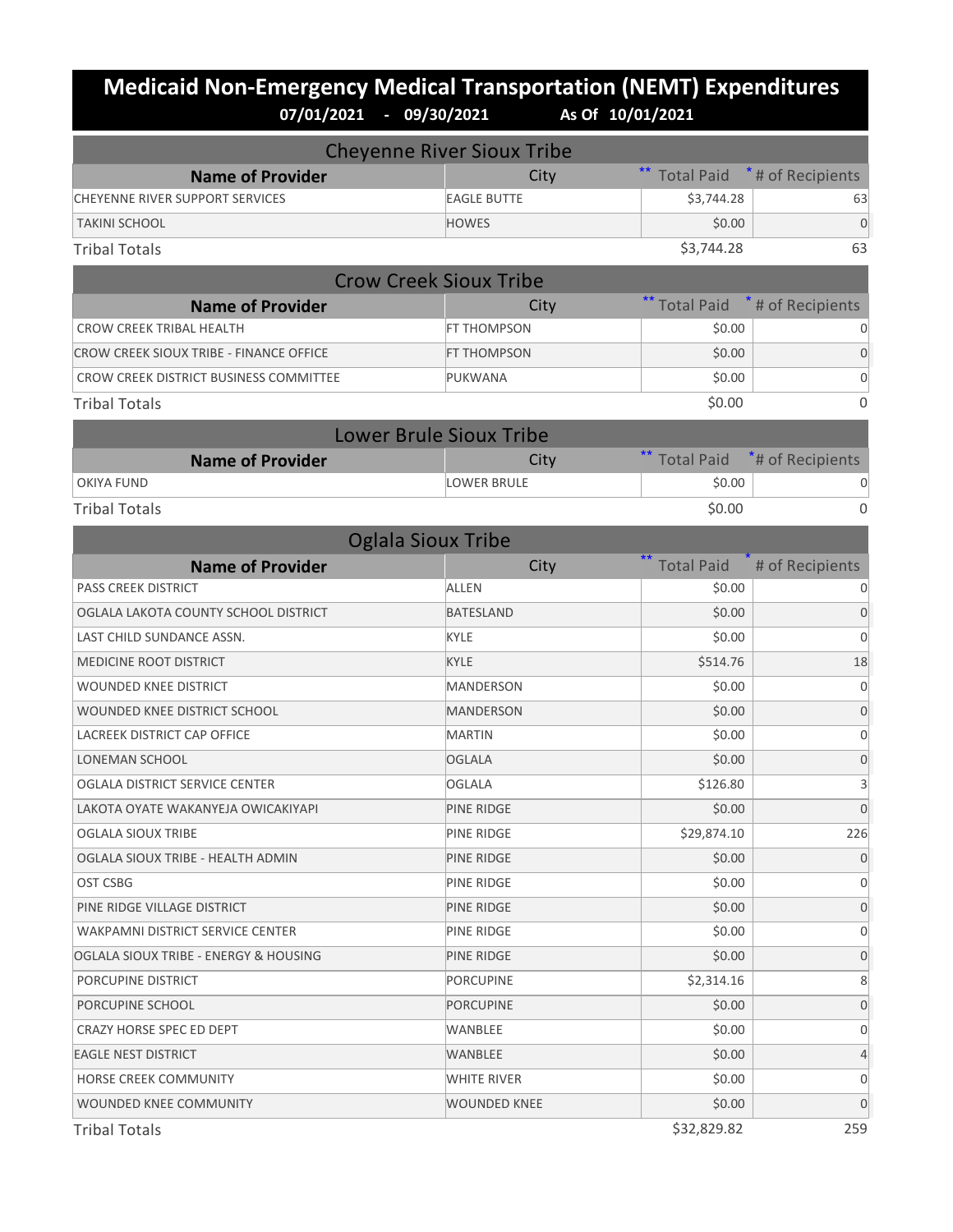### **Medicaid Non-Emergency Medical Transportation (NEMT) Expenditures 07/01/2021 - 09/30/2021 As Of 10/01/2021**

| <b>Rosebud Sioux Tribe</b>                 |                   |             |                                |  |  |
|--------------------------------------------|-------------------|-------------|--------------------------------|--|--|
| <b>Name of Provider</b>                    | City              |             | ** Total Paid *# of Recipients |  |  |
| <b>ANTELOPE COMMUNITY</b>                  | <b>MISSION</b>    | \$0.00      | 0                              |  |  |
| SGU TIWAHE GLU KINI PI                     | <b>MISSION</b>    | \$0.00      | $\Omega$                       |  |  |
| SICANGU CHILD AND FAMILY SERVICES          | <b>MISSION</b>    | \$0.00      | $\Omega$                       |  |  |
| SINTE GLESKA UNIVERSITY TIWAHE GLU KINI PI | <b>MISSION</b>    | \$0.00      | $\Omega$                       |  |  |
| SPOTTED TAIL CHILDREN'S HOME               | <b>MISSION</b>    | \$0.00      | $\Omega$                       |  |  |
| <b>BLACK PIPE COMMUNITY</b>                | <b>NORRIS</b>     | \$0.00      | $\Omega$                       |  |  |
| PARMELEE COMMUNITY                         | PARMELEE          | \$0.00      | $\Omega$                       |  |  |
| ROSEBUD SIOUX TRIBE - COMMUNITY SERVICES   | <b>ROSEBUD</b>    | \$37,731.20 | 304                            |  |  |
| ROSEBUD SIOUX TRIBE - EDUCATION DEPT       | <b>ROSEBUD</b>    | \$3,404.26  | 15                             |  |  |
| ROSEBUD SIOUX TRIBE HEAD START PROGRAM     | <b>ROSEBUD</b>    | \$0.00      | $\Omega$                       |  |  |
| SINTE GLESKA OYATE TRANSPORTATION          | <b>ROSEBUD</b>    | \$0.00      | 2                              |  |  |
| SAINT FRANCIS INDIAN SCHOOL                | <b>ST FRANCIS</b> | \$0.00      | $\Omega$                       |  |  |
| <b>Tribal Totals</b>                       |                   | \$41,135.46 | 321                            |  |  |

| <b>Sisseton Wahpeton Oyate</b> |                       |        |                                 |  |  |  |
|--------------------------------|-----------------------|--------|---------------------------------|--|--|--|
| <b>Name of Provider</b>        | City                  |        | ** Total Paid * # of Recipients |  |  |  |
| <b>BIG COULEE DISTRICT</b>     | <b>AGENCY VILLAGE</b> | \$0.00 |                                 |  |  |  |
| <b>BUFFALO LAKE DISTRICT</b>   | <b>AGENCY VILLAGE</b> | \$0.00 | $\Omega$                        |  |  |  |
| EARLY CHILDHOOD INTERVENTION   | <b>AGENCY VILLAGE</b> | \$0.00 | 0                               |  |  |  |
| <b>OLD AGENCY DISTRICT</b>     | <b>AGENCY VILLAGE</b> | \$0.00 | $\Omega$                        |  |  |  |
| SWO ELDERLY AFFAIRS PROGRAM    | <b>AGENCY VILLAGE</b> | \$0.00 |                                 |  |  |  |
| <b>LAKE TRAVERSE DISTRICT</b>  | <b>SISSETON</b>       | \$0.00 | $\Omega$                        |  |  |  |
| <b>Tribal Totals</b>           |                       | \$0.00 | 0                               |  |  |  |

| <b>Standing Rock Sioux Tribe</b>           |                   |        |                                |  |  |  |
|--------------------------------------------|-------------------|--------|--------------------------------|--|--|--|
| <b>Name of Provider</b>                    | City              |        | ** Total Paid *# of Recipients |  |  |  |
| <b>BEAR SOLDIER DISTRICT</b>               |                   | \$0.00 | U                              |  |  |  |
| ROCK CREEK GRANT SCHOOL                    | <b>BULLHEAD</b>   | \$0.00 | <sup>0</sup>                   |  |  |  |
| STANDING ROCK EARLY CHILDHOOD              | <b>FORT YATES</b> | \$0.00 | O                              |  |  |  |
| STANDING ROCK SIOUX TRIBE - 0-5 HEAD START | <b>FT YATES</b>   | \$0.00 | $\Omega$                       |  |  |  |
| STANDING ROCK SIOUX TRIBE - HEALTH         | <b>FT YATES</b>   | \$0.00 | $\Omega$                       |  |  |  |
| <b>Tribal Totals</b>                       |                   | \$0.00 | $\Omega$                       |  |  |  |

| <b>Yankton Sioux tribe</b>      |               |        |                                 |  |  |
|---------------------------------|---------------|--------|---------------------------------|--|--|
| <b>Name of Provider</b>         | City          |        | ** Total Paid * # of Recipients |  |  |
| ST PAUL'S CHURCH                | <b>MARTY</b>  | \$0.00 | O                               |  |  |
| SOUTH CENTRAL CHILD DEVELOPMENT | <b>WAGNER</b> | \$0.00 | 0                               |  |  |
| YANKTON SIOUX TRIBE             | WAGNER        | \$0.00 | Ω                               |  |  |
| YANKTON SIOUX TRIBE             | <b>WAGNER</b> | \$0.00 | O                               |  |  |
| <b>Tribal Totals</b>            |               | \$0.00 | 0                               |  |  |